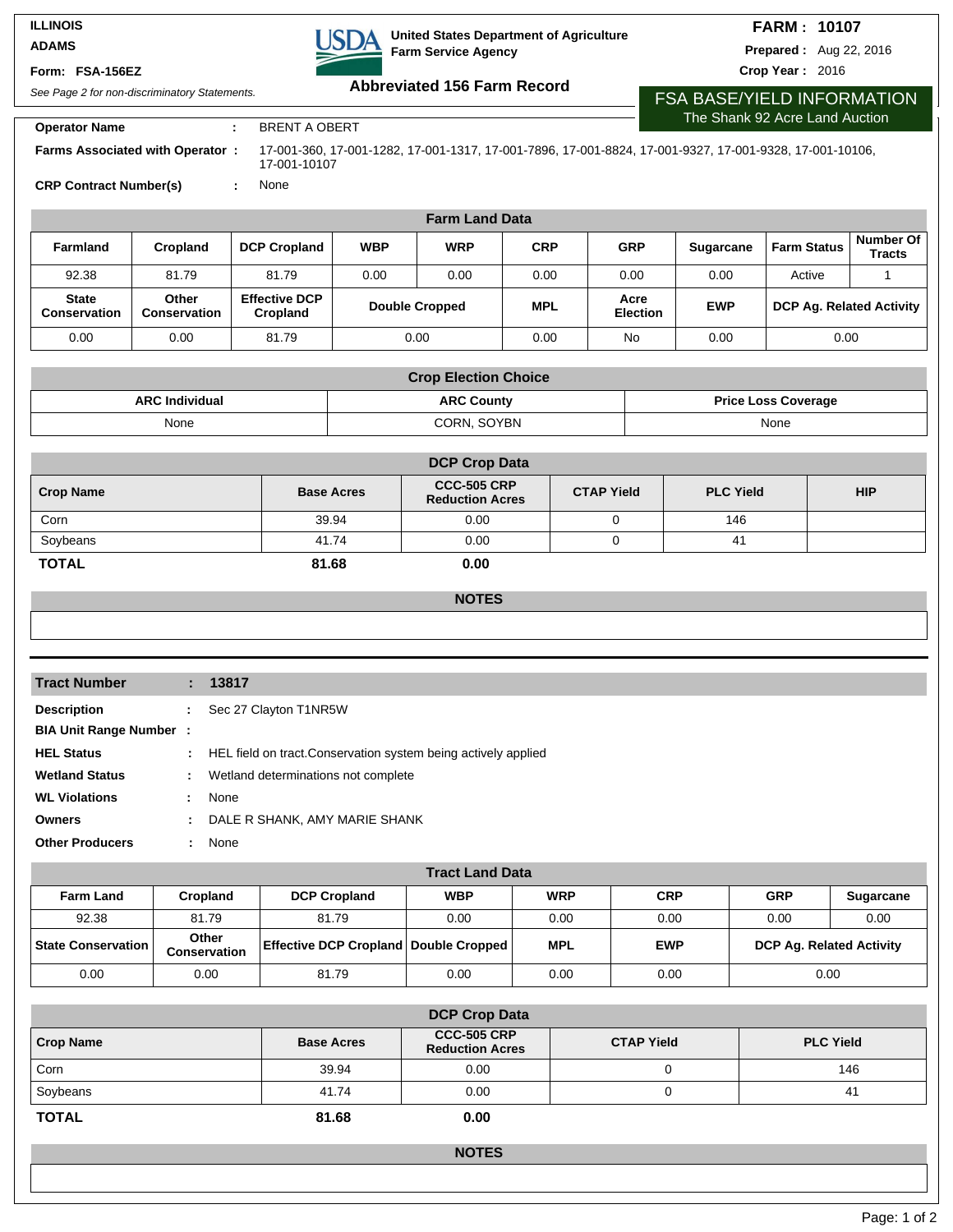

#### **United States Department of Agriculture Adams County, Illinois**

## FSA AERIAL PHOTOGRAPH The Shank 92 Acre Land Auction

Tract **13817**



**Wetland Determination Identifiers**

- Restricted Use
- $\triangledown$ Limited Restrictions
- Exempt from Conservation
- Compliance Provisions

# Tract Cropland Total: 81.79 acres

United States Department of Agriculture (USDA) Farm Service Agency (FSA) maps are for FSA Program administration only. This map does not represent a legal survey or reflect actual<br>ownership; rather it depicts the informati boundaries and determinations or contact USDA Natural Resources Conservation Service (NRCS).